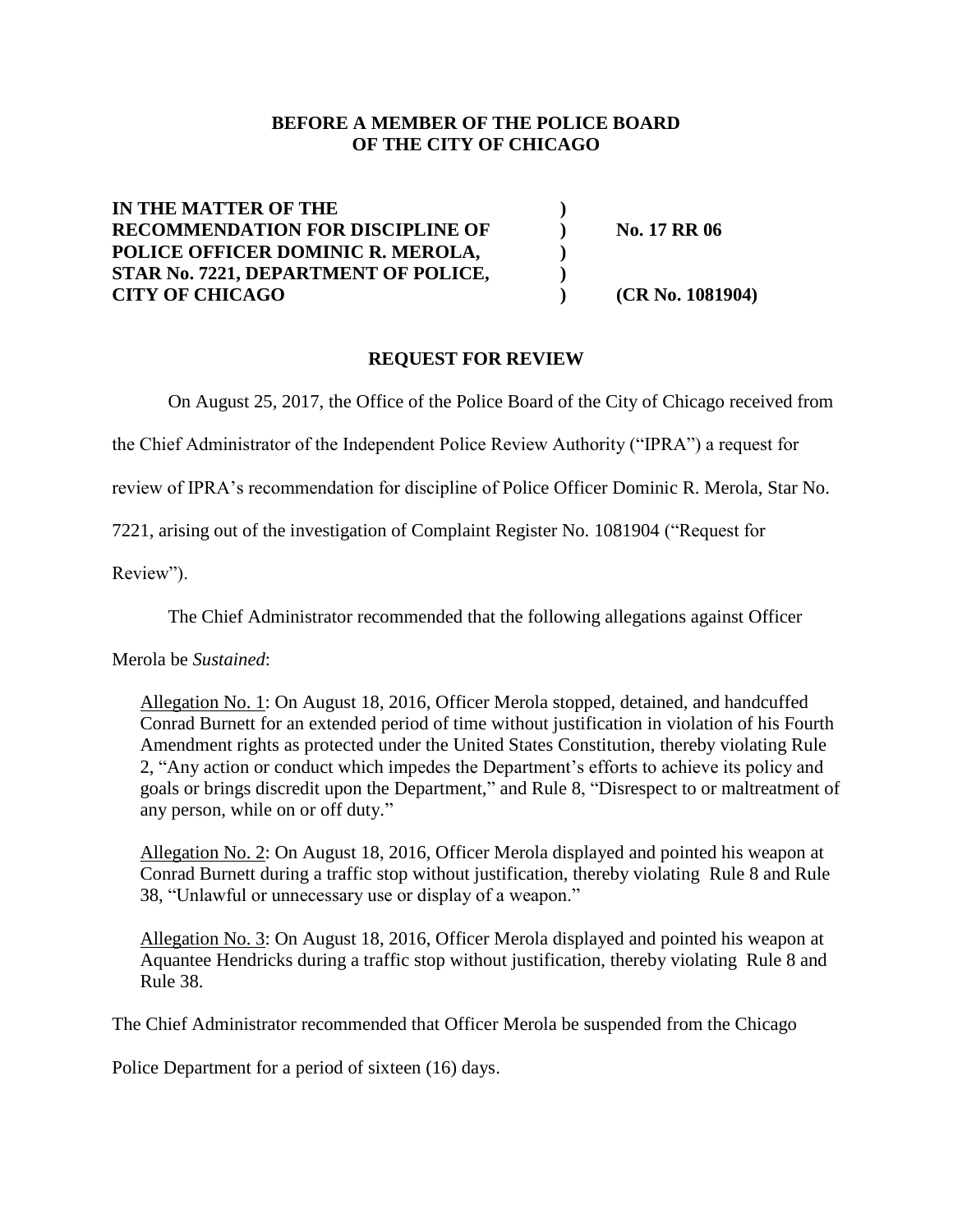The Superintendent objected to the Chief Administrator's recommendations. The Superintendent recommended that Allegation Nos. 1-3 be classified as *Exonerated*, and therefore that no disciplinary action be taken against Officer Merola.

According to the Certificate of Meeting and of Service submitted by the Chief Administrator: (1) the Chief Administrator met with the Superintendent and/or his designees to discuss this matter on August 2, 2017, a discussion which continued via verbal and written communications, and ended on August 25, 2017, with no agreement on the recommendations for discipline; and (2) the Request for Review was hand-delivered to the Executive Director of the Police Board on August 25, 2017.

The Executive Director of the Police Board prepared and forwarded the Request for Review file to John H. Simpson, the member of the Police Board who was selected on a random basis, pursuant to Article VI of the Police Board's *Rules of Procedure* ("Reviewing Member"). The Reviewing Member considered the Request for Review pursuant to Section 2-78-130(a)(iii) of the Municipal Code of Chicago and Article VI of the Police Board's *Rules of Procedure*.

#### **OPINION**

This matter arises out of a traffic stop initiated by Police Officer Dominic Merola of Mr. Conrad Burnett and Ms. Aquantee Hendricks at approximately 6 p.m. on August 18, 2016, on East 91<sup>st</sup> Street in the City of Chicago.

#### **Facts**

At approximately 6 p.m. on August 18, 2016, while parked in his marked police vehicle, Officer Merola observed a red car driven by Mr. Burnett, in which Ms. Aquantee Hendricks was a passenger, traveling westbound on East 91<sup>st</sup> Street. Officer Merola made a U-turn from the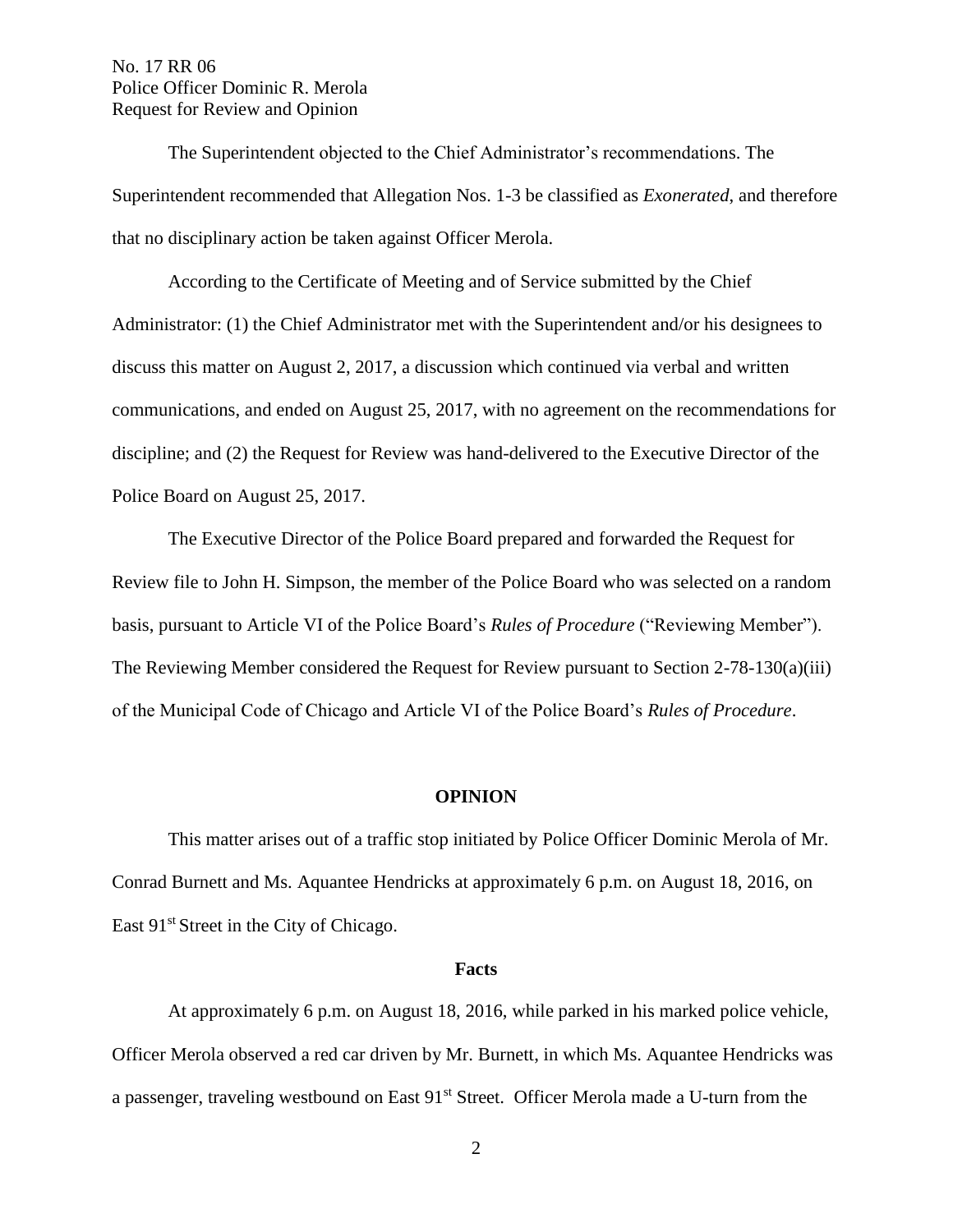location at which he was parked and followed Mr. Burnett's vehicle.

After observing Mr. Burnett's car travel at a high rate of speed, make several turns, cruise through a stop sign, and travel through an alley, Officer Merola illuminated his emergency lights and sounded his siren, and Mr. Burnett's vehicle came to a stop in front of his destination. However, his vehicle's engine was still running and its transmission was not in Park (a fact indicated by the clear illumination of the brake lights on the vehicle and Mr. Burnett's statements). Officer Merola exited his marked police vehicle with his sidearm drawn and pointed at Mr. Burnett's vehicle and ordered Mr. Burnett to display his hands, exit the vehicle, and put his hands on his vehicle, commands with which Mr. Burnett complied. Officer Merola promptly placed Mr. Burnett in handcuffs, in which he remained for a period of approximately 20 – 25 minutes. Two other officers arrived almost immediately at the scene and guarded Mr. Burnett and Ms. Hendricks (who was not detained) while Officer Merola wrote the traffic citations he issued to Mr. Burnett. Officer Merola released Mr. Burnett from the handcuffs as he presented the three traffic citations to Mr. Burnett to sign. After some back and forth between Mr. Burnett and Officer Merola, Mr. Burnett signed the citations and left the scene.

## **Allegations**

The Chief Administrator recommends sustaining the allegations that Officer Merola violated Mr. Burnett's Fourth Amendment rights in that Officer Merola stopped, detained, and handcuffed Mr. Burnett for an extended period of time without justification during a traffic stop, and that Officer Merola unnecessarily displayed and pointed his weapon at Mr. Burnett and Ms. Hendricks during the traffic stop.

There is no disagreement that Officer Merola was justified in stopping Mr. Burnett and in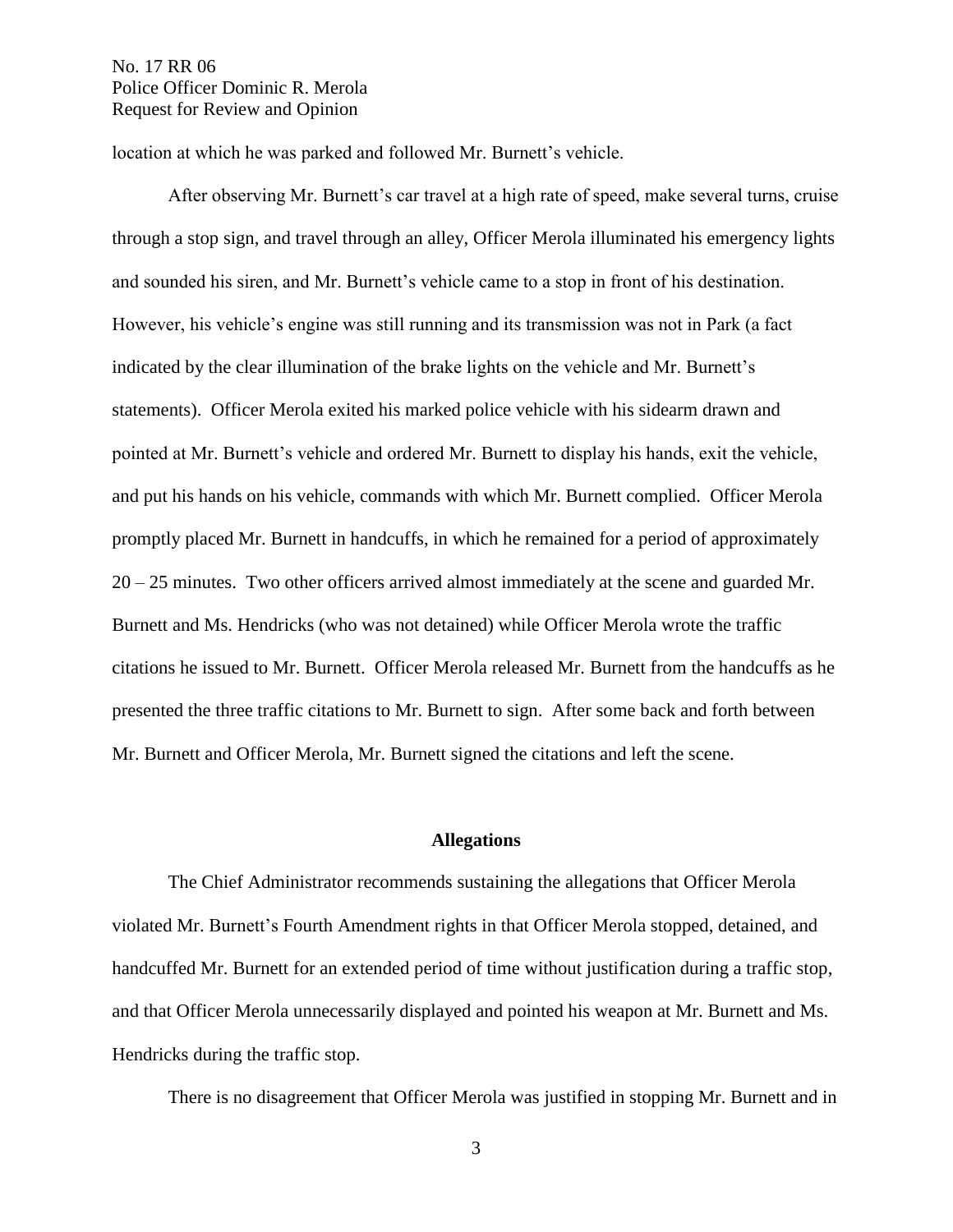issuing him the traffic citations. The disagreement between IPRA and the Superintendent is

whether:

- Officer Merola behaved reasonably and appropriately in drawing his weapon and pointing it at the vehicle occupied by Mr. Burnett and Ms. Hendricks upon initially stopping them;
- Officer Merola was justified in placing Mr. Burnett in handcuffs upon initially stopping him; and
- Officer Merola was justified in continuing to detain Mr. Burnett in handcuffs while writing the traffic citations which were issued to him.

To answer those questions requires an assessment of Officer Merola's rationale for his actions and whether that rationale was, when examined objectively, reasonable under the circumstances with which he was faced.

## **The Initial Stop**

Officer Merola stated that he observed the vehicle driven by Mr. Burnett in which Ms. Hendricks was a passenger while he was parked in his marked police vehicle on 91<sup>st</sup> Street facing eastbound. He stated that the "revving" sound of Mr. Burnett's vehicle indicated heavy acceleration of a vehicle driving at a rapid pace. Officer Merola stated that when he observed Mr. Burnett drive his vehicle through a stop sign at  $91<sup>st</sup>$  and Exchange, he conducted a U turn and started to follow Mr. Burnett.

Officer Merola stated that Mr. Burnett's rate of speed, his quick, sharp turns, and his traveling through an alleyway indicated to Officer Merola that Mr. Burnett was trying to elude him.

In his interview with IPRA, there is no indication that Mr. Burnett denies that he was traveling at a high rate of speed, that he initiated several quick turns, that he turned through an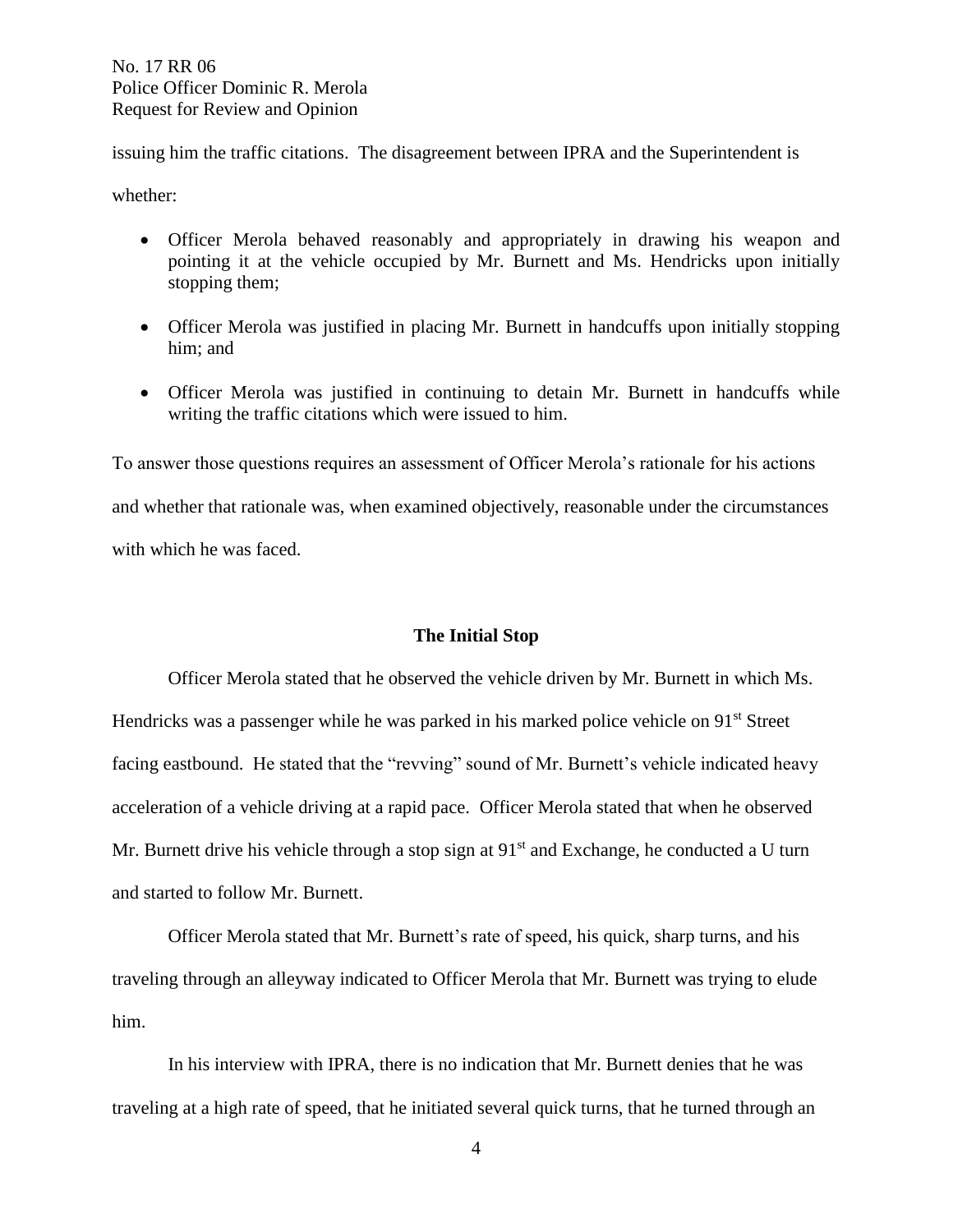alley or that he failed to put his transmission into Park upon stopping, all facts supported fully by the video evidence. In fact, Mr. Burnett, upon being stopped, stated to Officer Merola, that "You made a U-turn, started coming after me, so I took off."

Upon being approached by Officer Merola and questioned about Mr. Burnett's driving, Ms. Hendricks stated that they were "scared . . . he was just trying to hurry." In her interview with IPRA, Ms. Hendricks states in describing Mr. Burnett's driving, "so then we make the other right. We were just going to get out and go in the house and just say like forget it; hurry up, because we were being followed."

In describing the body worn camera videos, the IPRA investigator describes the driving leading up to Officer Merola's stop of Mr. Burnett as a "pursuit," stating that "the captured footage shows Officer Merola in his vehicle in what appears to be a pursuit of a red 4-door vehicle. After a short pursuit around the block, the red vehicle, driven by Conrad Burnett, abruptly stops and parks."

All of these facts lead me to the opinion that Officer Merola was reasonable in concluding that Mr. Burnett was attempting to elude him, or, as Officer Merola more colorfully puts it, "to give me the slip".

I am thus faced with the question of whether, having observed Mr. Burnett commit several traffic violations and having reasonably concluded that Mr. Burnett was attempting to elude him, it was reasonable for Officer Merola to approach Mr. Burnett with his gun drawn, command him to exit the vehicle, initially place him in handcuffs and keep him in handcuffs for approximately 20 minutes while he issued citations to Mr. Burnett.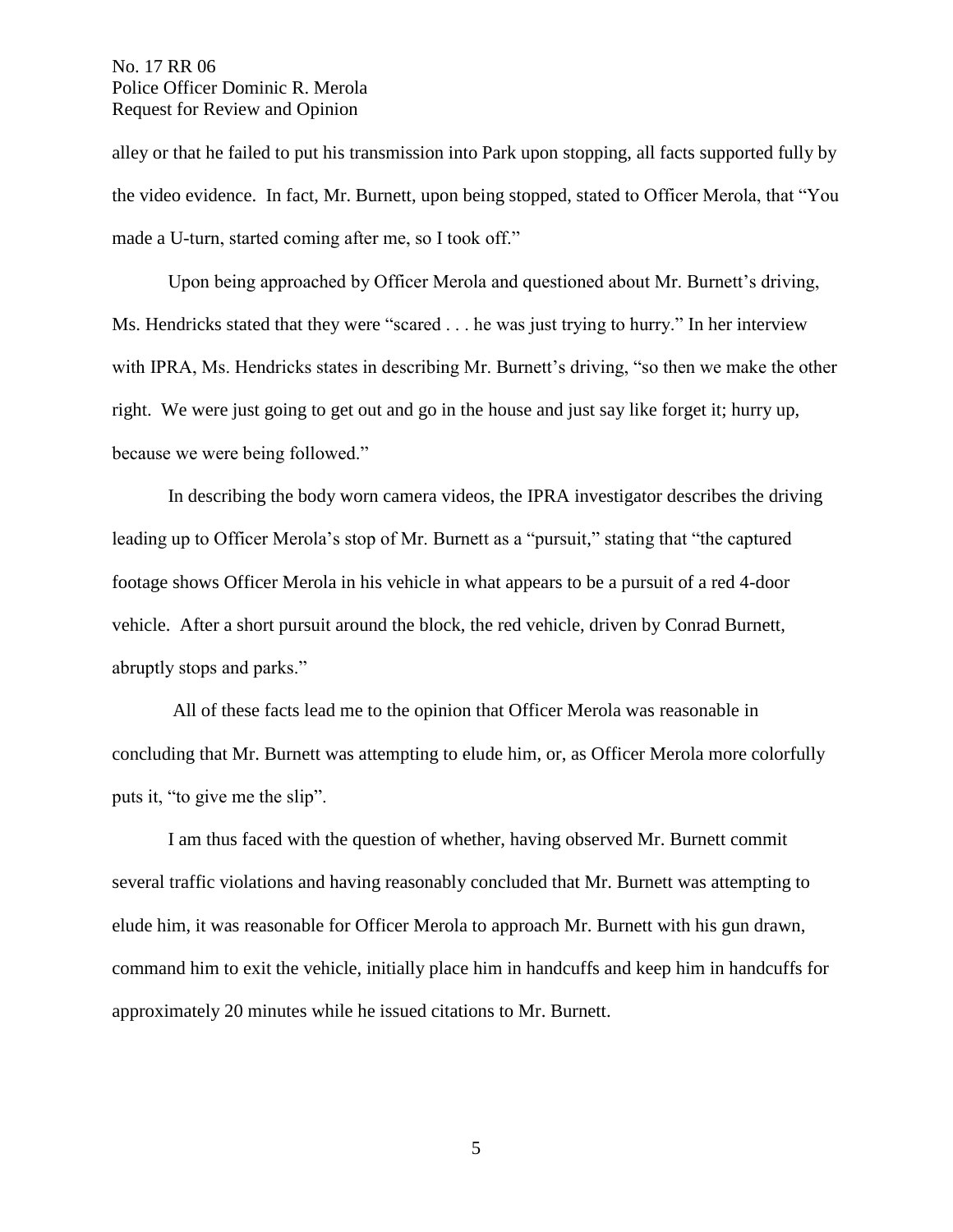## **The Manner in Which Officer Merola Effected the Traffic Stop – Display of Weapon and Use of Handcuffs**

I first conclude that the manner in which Officer Merola effected the traffic stop of Mr. Burnett's vehicle and initially placing Mr. Burnett in handcuffs was reasonable and prudent.

Mr. Burnett gave Officer Merola ample reason to believe he was attempting to elude the police and even after stopping appeared to maintain the option to continue to do so. He committed several traffic violations, made multiple turns, drove at a high rate of speed, drove through an alley, and after pulling over once Officer Merola activated his lights and siren, did not put his transmission into Park, thus maintaining his ability to immediately pull away once Officer Merola exited his vehicle. Mr. Burnett denies none of this, and in fact both his statement at the scene and Ms. Hendrick's later statements to IPRA support this conclusion. While IPRA is correct that none of those statements was available to Officer Merola at the time he chose to draw his weapon in approaching Mr. Burnett's vehicle, they certainly lend credence to the reasonableness of Officer Merola's belief that Mr. Burnett was trying to get away from him.

Mr. Burnett's actions gave Officer Merola, particularly given that he was acting alone and was outnumbered, every reason to question Mr. Burnett's motives and every reason to take reasonable precautions to protect himself in effecting a traffic stop of Mr. Burnett's vehicle, including drawing his weapon.

IPRA suggests that in order to draw his weapon in approaching Mr. Burnett's vehicle, Officer Merola is required to have concluded that the occupants were "armed and dangerous." I am unaware of any support for such a proposition. Officer Merola would certainly have to have a reasonable belief that drawing his weapon was justified for reasons of officer safety or the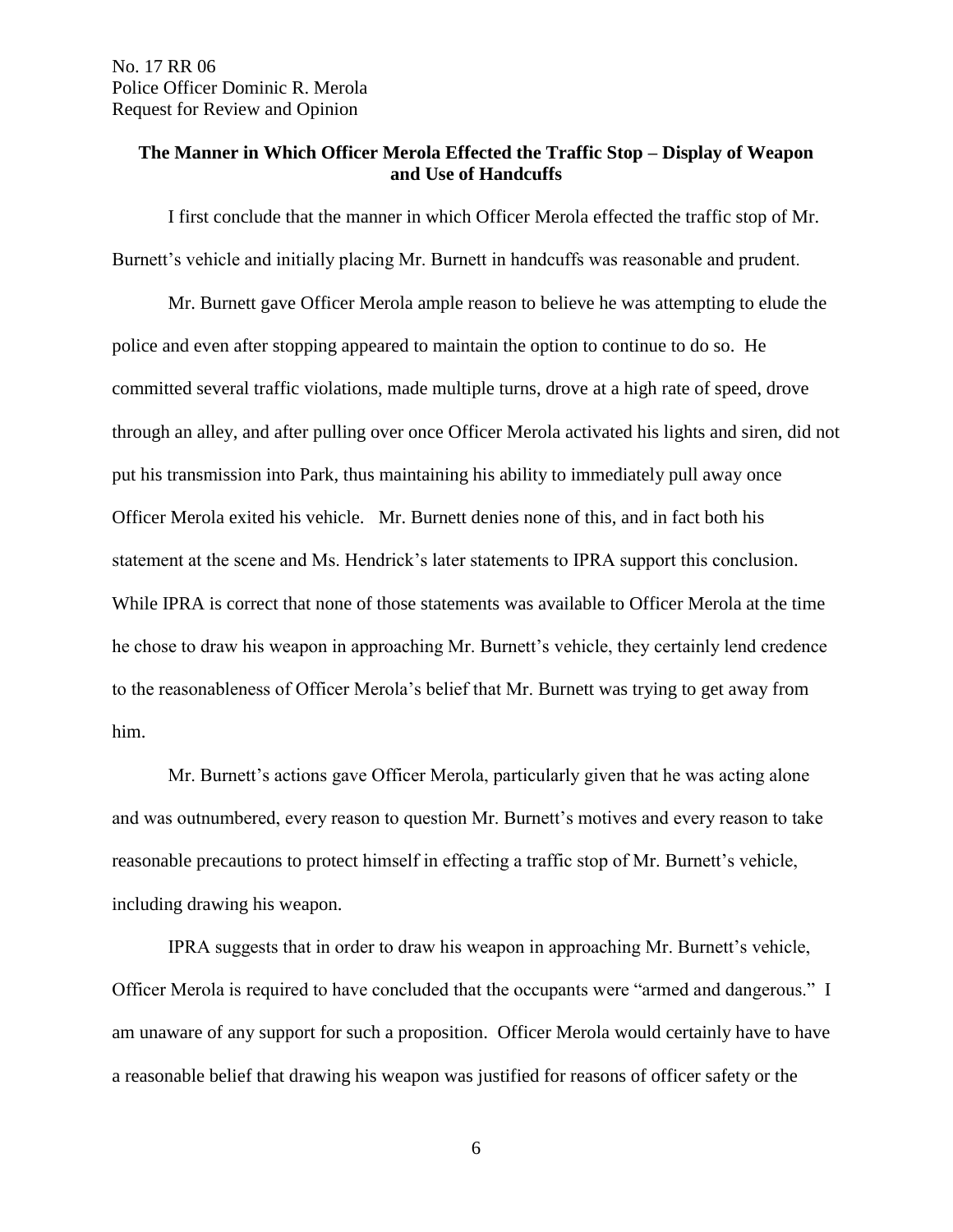safety of others. While that could certainly result from the risk that a person attempting to elude the police could be armed, it could also be that the fleeing subject could be under the influence of drugs or alcohol and potentially violent, could have just committed a crime, could attack the officer and attempt to get away, could be holding a hostage, could himself be a hostage of the passenger, could be transporting drugs or other contraband, or any other number of possibilities. I am not suggesting that Mr. Burnett was guilty of any of those things, as he clearly was not. However, by driving at a high rate of speed, violating several traffic laws, making multiple turns, and failing to put his car in Park or turn off his engine, Mr. Burnett raised sufficient concern as to his behavior and motives in the mind of a reasonable officer to justify taking steps to protect himself, including drawing his weapon, until the situation and Mr. Burnett's motives were clear.

### **Placing and keeping Mr. Burnett in Handcuffs**

IPRA also argues that both placing Mr. Burnett in handcuffs and keeping him in handcuffs for what IPRA suggests was a lengthy period of time were violations of Mr. Burnett's Fourth Amendment rights.

First, as to initially placing Mr. Burnett in handcuffs, there is no dispute that Officer Merola had a right to detain Mr. Burnett, if for no other reason than to issue citations for the undisputed traffic violations. The question is whether placing Mr. Burnett in handcuffs was a violation of Mr. Burnett's Fourth Amendment rights. Returning to the analysis above, I believe Officer Merola did not act unreasonably in placing Mr. Burnett in handcuffs for a brief period to ascertain why Mr. Burnett had attempted to flee. Officer Merola was alone and outnumbered (although two other officers arrived promptly after Officer Merola and remained with him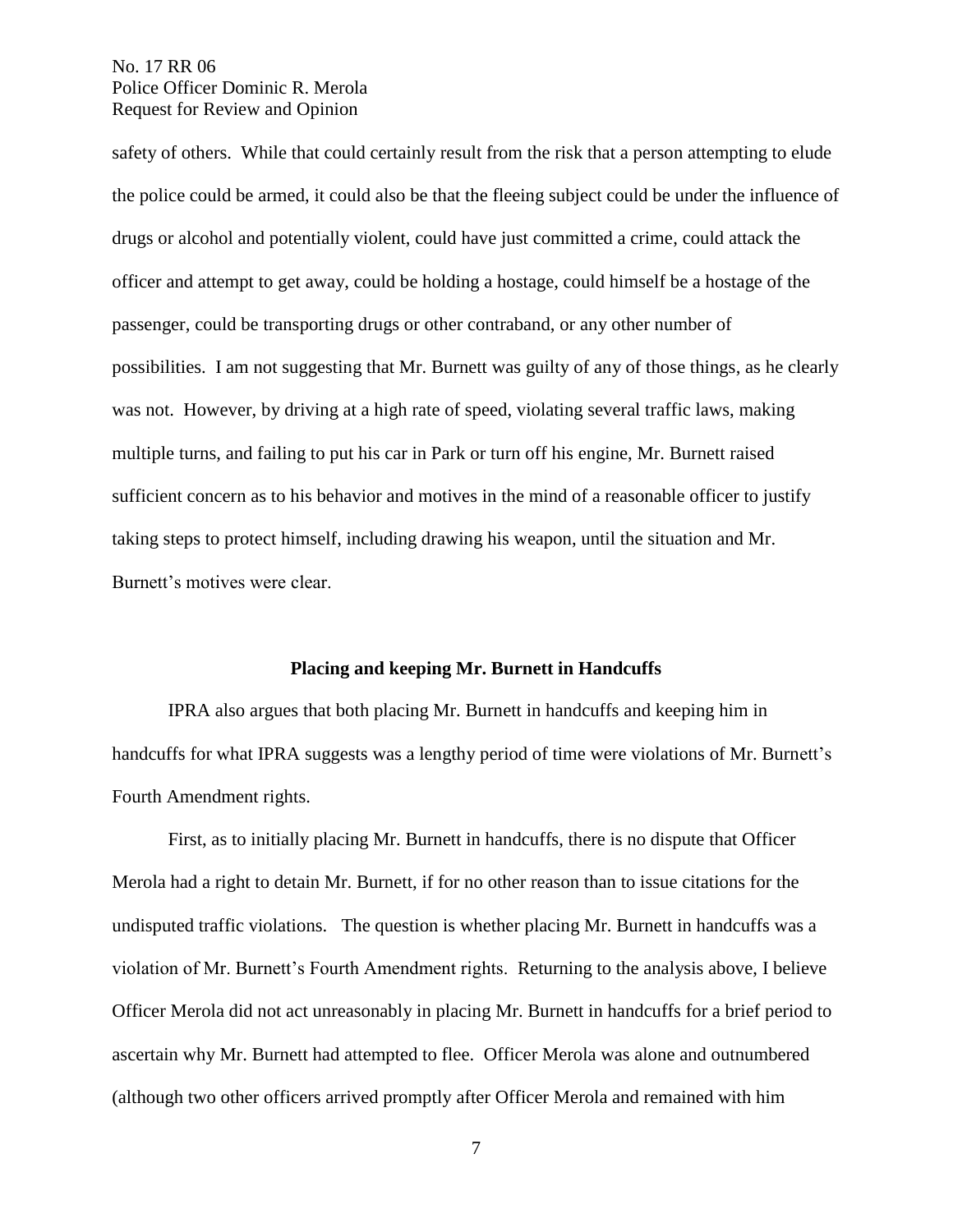throughout the incident), and placing Mr. Burnett in handcuffs until he could determine the particulars of the situation he was facing and Mr. Burnett's motives for attempting to elude the police was not unreasonable.

I also conclude that Officer Merola's and his colleagues' continued detention of Mr. Burnett in handcuffs for a period of approximately 20 minutes was warranted.

One would be tempted once the situation had calmed and other officers had arrived to suggest that any potential threat had been resolved and that the handcuffs placed on Mr. Burnett should have been removed. However, Mr. Burnett became obviously agitated, and stated that "I should have shot his (Officer Merola's) ass when I seen him . . . I should have shot people when I seen him. Someone pull a gun on me you shoot. What the fuck. You heard me, right? You don't need to ask twice. If I did, what the fuck?" By that statement (and other statements Mr. Burnett made regarding shooting the police), he clearly demonstrated that in that moment he was angry and potentially violent. Keeping him in handcuffs at that point was entirely reasonable until he had calmed himself. Indeed, had the handcuffs been removed and a physical altercation ensued, an entirely reasonable possibility given Mr. Burnett's agitated state, the police would have been subject to justifiable criticism for that decision.

IPRA suggests that Officer Merola's statement that Mr. Burnett can "sweat it out" indicates that Officer Merola intended to punish Mr. Burnett by leaving him in handcuffs. I do not believe this is at all clear. This brief and vague statement is not sufficient evidence of an intent on Officer Merola's part to punish Mr. Burnett. "Sweat it out" in this context could mean many things having nothing to do with Mr. Burnett remaining in handcuffs. Moreover, regardless of what Officer Merola meant by that statement, once Mr. Burnett started talking about shooting police officers, none of the officers at the scene would have been responsible in removing his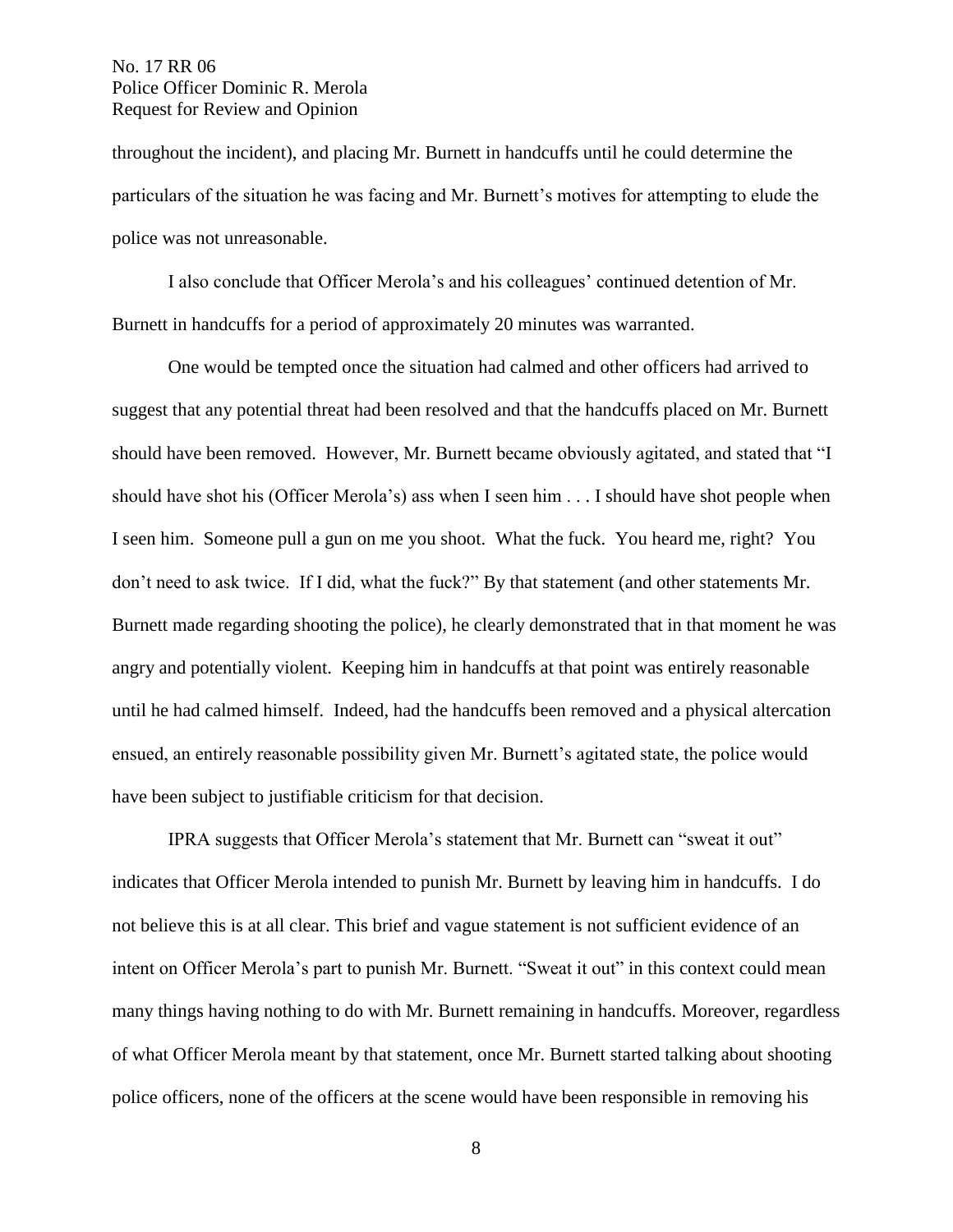handcuffs.

The Superintendent has the burden of overcoming the Chief Administrator's

recommendation for discipline. In my opinion, in this case the Superintendent has clearly done

so.

- Mr. Burnett clearly gave Officer Merola reason to believe he was trying to elude the police and, by failing to put his vehicle in Park or shut off his engine when he did stop, that he might continue to do so.
- Mr. Burnett's actions justified Officer Merola, an officer acting alone and outnumbered, to use appropriate officer safety techniques, including drawing his weapon and placing Mr. Burnett in handcuffs, until he determined whether Mr. Burnett posed a threat to either Officer Merola or others.
- Once Officer Merola had reason to believe Mr. Burnett did not pose a threat, Mr. Burnett's continued behavior, including his statement that he should have "shot his (Officer Merola's) ass . . . when he seen him" whether he meant it or not, clearly and unequivocally justified keeping him restrained. Removing Mr. Burnett's handcuffs when he was angry and potentially violent, with the attendant risk of physical violence resulting in harm to either the police or Mr. Burnett, would have been irresponsible at best.

I conclude that Officer Merola's initial display of his weapon was justified, and that his

placing Mr. Burnett in handcuffs, and his and his colleagues' continued detention of Mr. Burnett

in handcuffs did not violate Mr. Burnett's Fourth Amendment rights and was reasonable and

appropriate given Mr. Burnett's behavior.

**NOW THEREFORE**, in the opinion of the Reviewing Member, the Superintendent of

Police has met the burden of overcoming the Chief Administrator's recommendation for

discipline. Therefore, pursuant to Section 2-78-130(a)(iii) of the Municipal Code of Chicago, the

Superintendent's response—that Allegation Nos. 1-3 be classified as *Exonerated*—shall be

implemented.